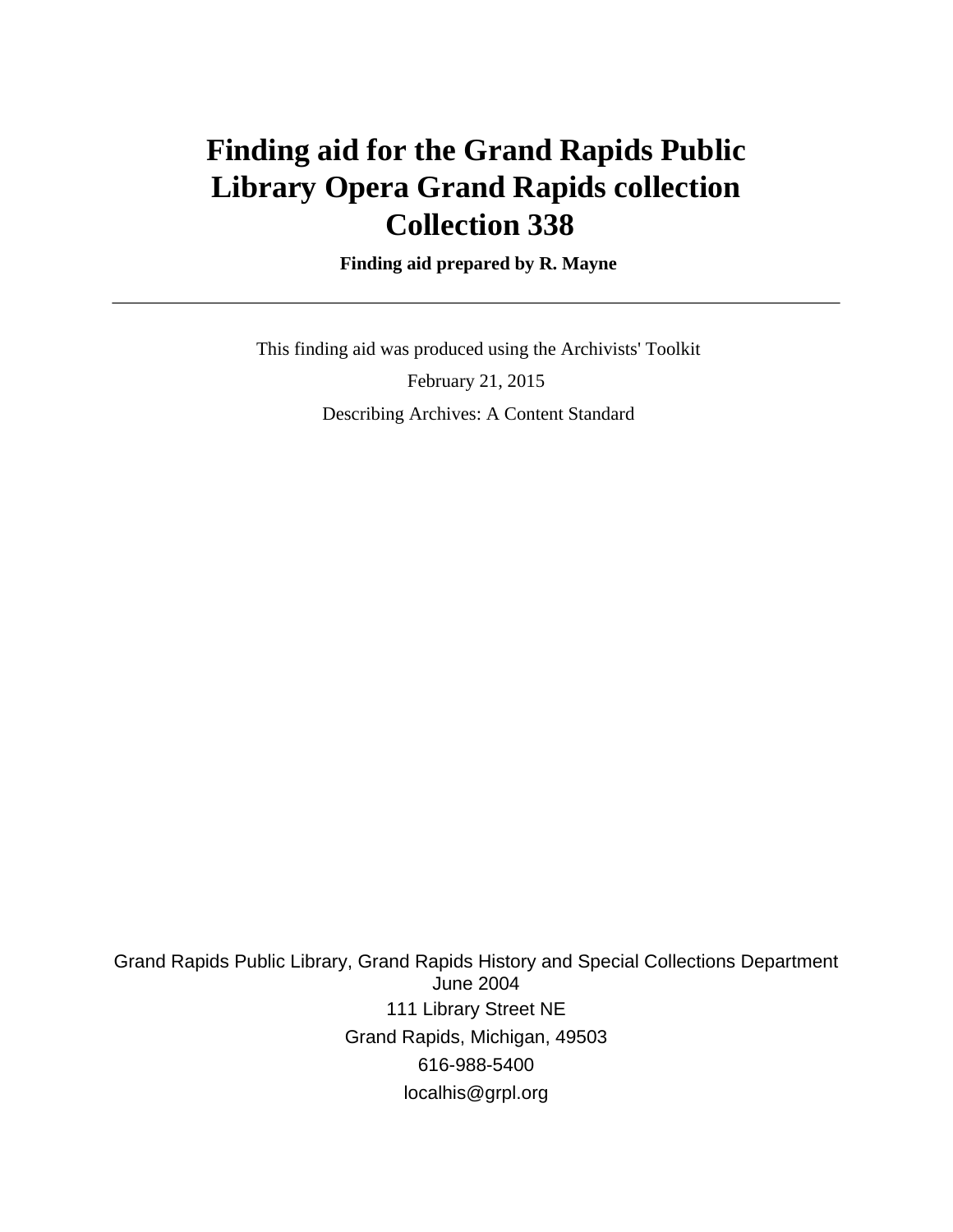# **Table of Contents**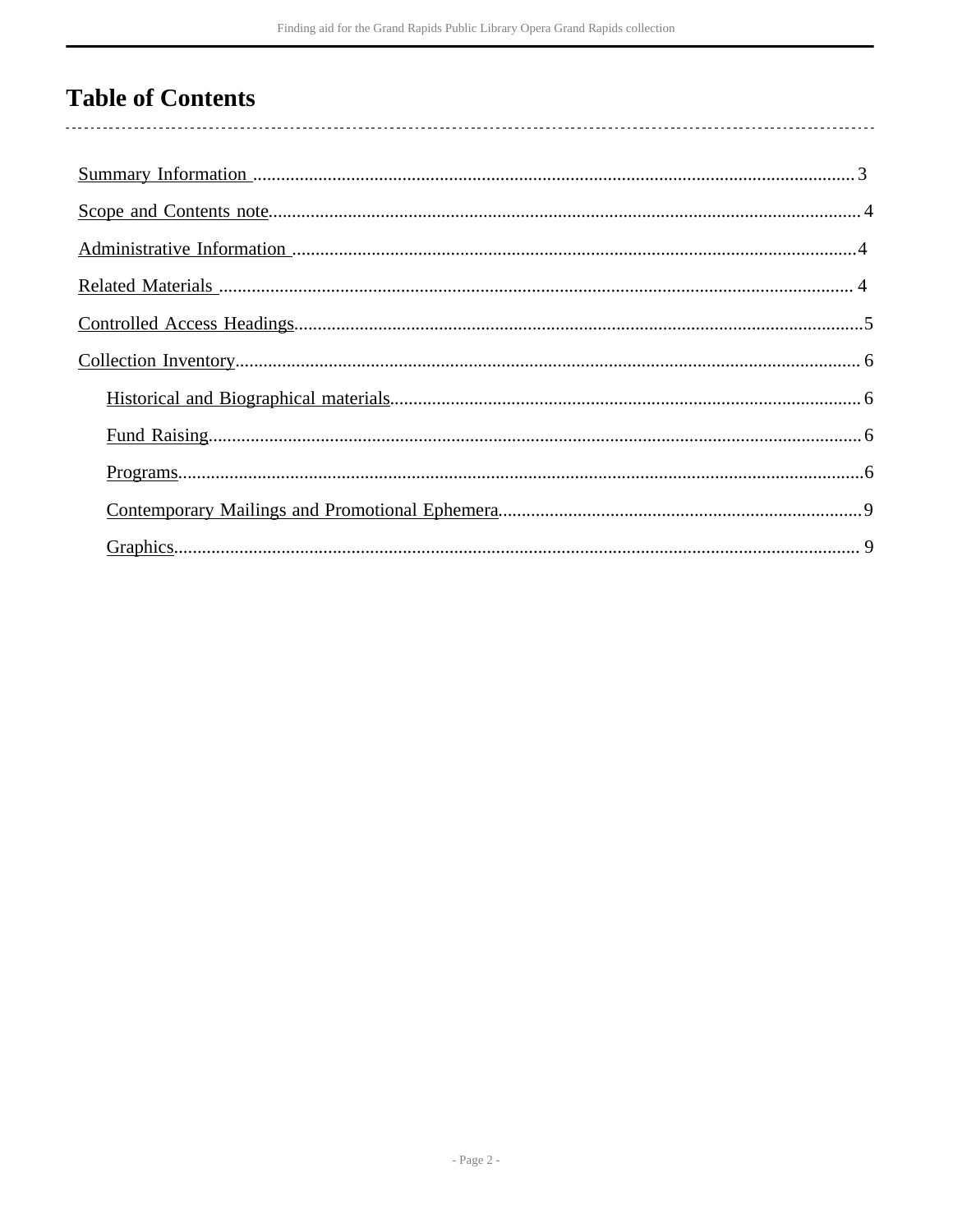# <span id="page-2-0"></span>**Summary Information**

| <b>Repository</b> | Grand Rapids Public Library, Grand Rapids History and Special<br><b>Collections Department</b>                                                                                                                                                                                                                                                                                           |
|-------------------|------------------------------------------------------------------------------------------------------------------------------------------------------------------------------------------------------------------------------------------------------------------------------------------------------------------------------------------------------------------------------------------|
| <b>Title</b>      | Grand Rapids Public Library Opera Grand Rapids collection                                                                                                                                                                                                                                                                                                                                |
| Date [inclusive]  | 1970s-2009                                                                                                                                                                                                                                                                                                                                                                               |
| <b>Extent</b>     | 1.7 Linear feet Five boxes                                                                                                                                                                                                                                                                                                                                                               |
| Language          | English                                                                                                                                                                                                                                                                                                                                                                                  |
| <b>Abstract</b>   | This devised generic collection contains miscellaneous items and small<br>accessions collected at the Grand Rapids Public Library related to<br>Opera Grand Rapids. Formed in 1966 as the Opera Association of West<br>Michigan, performances have been held at the DeVos Hall in the Grand<br>Center since 1979. This collection does not contain the official records of<br>the Opera. |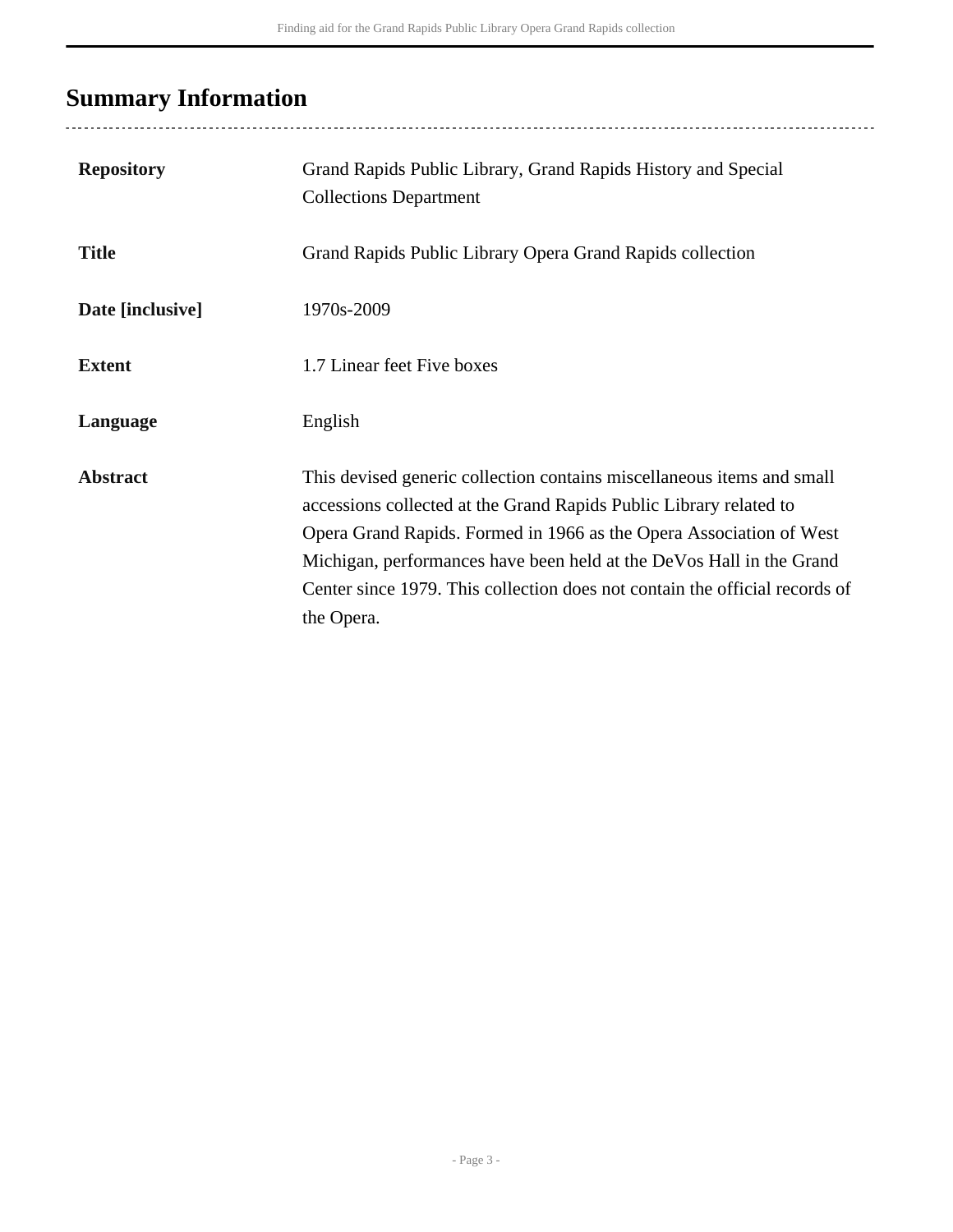## <span id="page-3-0"></span>**Scope and Contents note**

Material currently in this collection was previously housed in the vertical files, then in Coll. 235, the generic GRPL Michigan & Grand Rapids Music Collection. This collection includes information on later Grand Rapids organizations which perform or sponsor performances of which is today considered true opera. Light opera, operates, and musicals are documented primarily in Coll. 235, but may also occasionally be found in Coll. 216, the GRPL Ephemera Collections, or other music related collections.

Classical vocal performances sponsored by other institutions may be found in collections dedicated to those organizations, such as the St. Cecelia Club Collection, in Coll. 235 or 216 under programs or performances, and scattered throughout the archival collections according to the holdings received.

Grand Rapids Municipal Opera programs remain in Coll. 235, the GRPL Michigan and Grand Rapids Music Collection, since these document primarily popular musicals and light opera, rather than the Classical opera which is its definition today.

## <span id="page-3-1"></span>**Administrative Information**

#### **Publication Information**

Grand Rapids Public Library, Grand Rapids History and Special Collections Department June 2004

#### **Immediate Source of Acquisition note**

Various donors and accession numbers.

## <span id="page-3-2"></span>**Related Materials**

### **Related Archival Materials note**

Coll. 216, GRPL Ephemera Collection

Coll. 235, GRPL Michigan & Grand Rapids Music Collection

Coll. 337, GRPL Grand Rapids Symphony Collection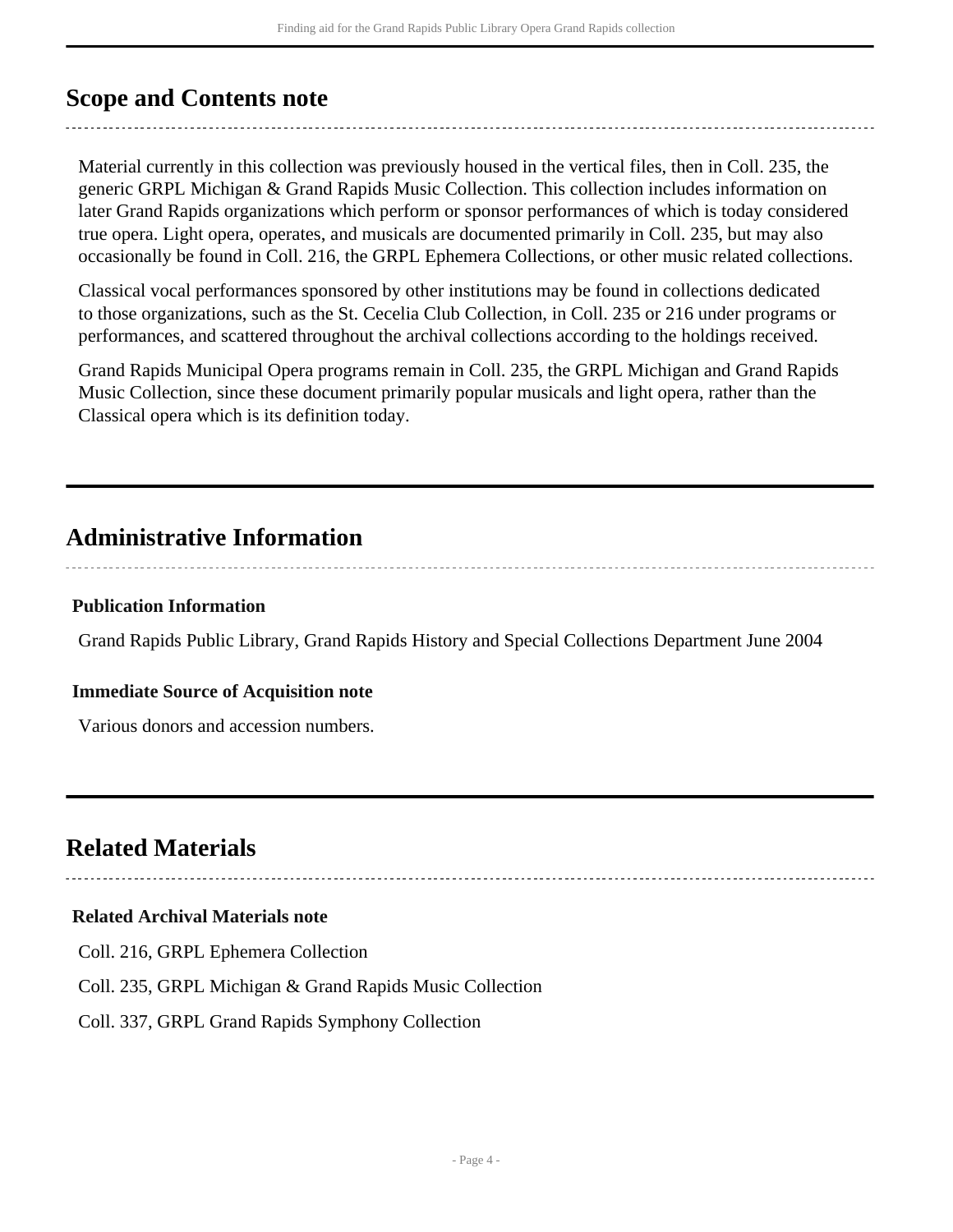Ephemera and scrapbooks and many other archival collections.

## <span id="page-4-0"></span>**Controlled Access Headings**

### **Corporate Name(s)**

 $\mathbf{r}$ 

• Opera Grand Rapids.

#### **Geographic Name(s)**

• Grand Rapids (Mich.) -- History

### **Subject(s)**

- Music -- Michigan -- Grand Rapids
- Opera companies -- Michigan -- Grand Rapids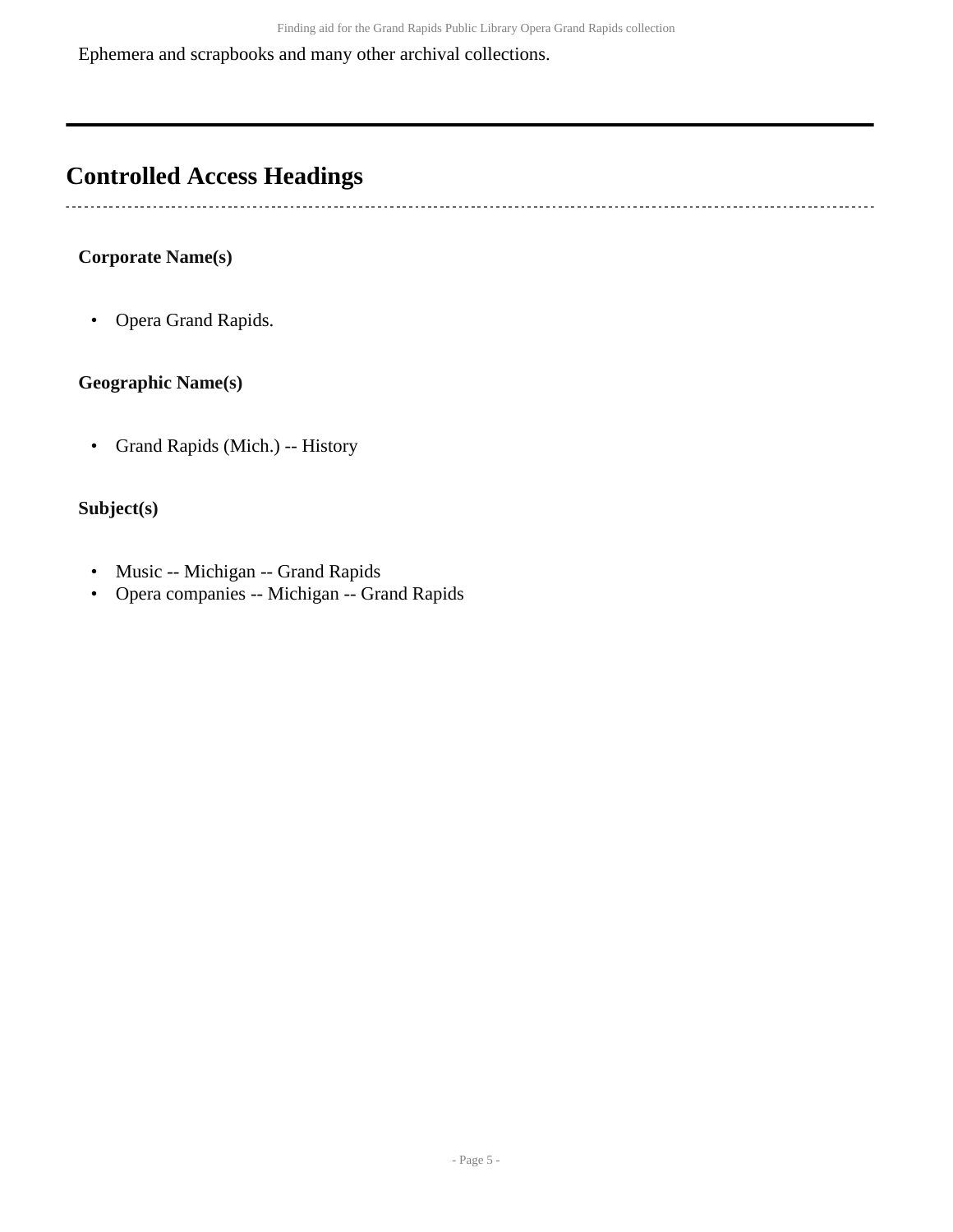# <span id="page-5-0"></span>**Collection Inventory**

<span id="page-5-3"></span><span id="page-5-2"></span><span id="page-5-1"></span>

| <b>Historical and Biographical materials</b>                                                                       |                |                |
|--------------------------------------------------------------------------------------------------------------------|----------------|----------------|
|                                                                                                                    | <b>Box</b>     | Folder         |
| Material from Internet site, 9/2005                                                                                | $\mathbf{1}$   | $\mathbf{1}$   |
|                                                                                                                    |                | <b>Box</b>     |
| West Michigan [serial], v. 9, no. 7, Nov. 1980. P2005.035.3                                                        |                | $\mathbf{1}$   |
| <b>Fund Raising</b>                                                                                                |                |                |
|                                                                                                                    |                | <b>Box</b>     |
| Bringing Opera Home at Last. The Betty Van Andel Opera Center. Fund Raising Packet.<br>2009.063.3                  |                | $\mathbf{1}$   |
| <b>Programs</b>                                                                                                    |                |                |
|                                                                                                                    | <b>Box</b>     | <b>Folder</b>  |
| Misc. Unidentified: "Carmen. Take a closer look " flyer and "Two<br>Women" Carmen & Cinderella season ticket flyer | $\overline{2}$ | $\mathbf{1}$   |
| 1970s(4)                                                                                                           | $\overline{2}$ | $\overline{2}$ |
| 1980                                                                                                               | $\overline{2}$ | 3              |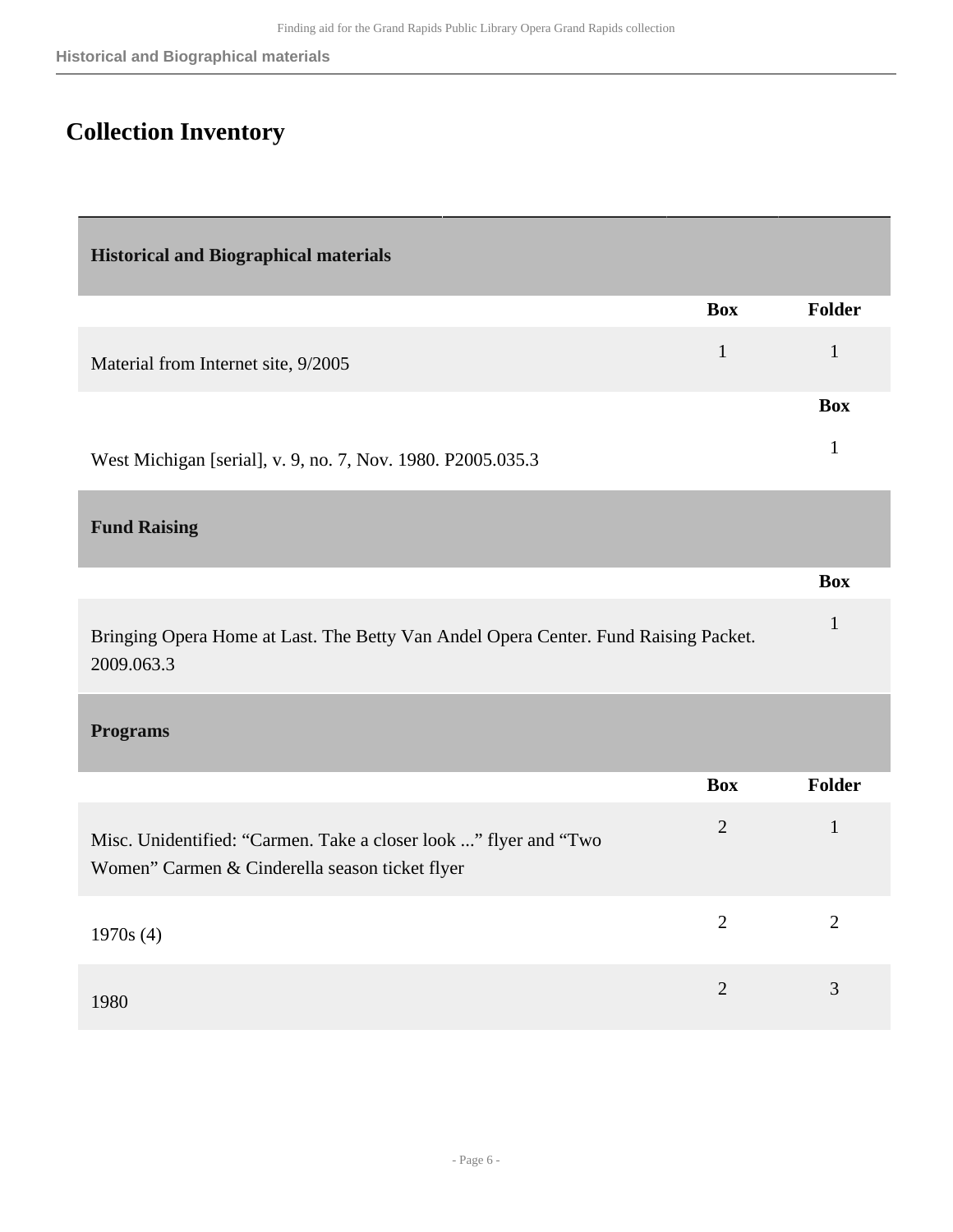| 1981             | $\sqrt{2}$     | $\overline{4}$   |
|------------------|----------------|------------------|
| 1982             | $\overline{c}$ | $\sqrt{5}$       |
| 1983             | $\overline{c}$ | $\sqrt{6}$       |
| 1983             | $\overline{c}$ | $\boldsymbol{7}$ |
| 1984             | $\overline{c}$ | $\,8\,$          |
| 1985             | $\sqrt{2}$     | 9                |
| 1986             | $\overline{c}$ | $10\,$           |
| 1987             | $\overline{c}$ | $11\,$           |
| 1988             | $\overline{c}$ | 12               |
| 1989             | $\overline{c}$ | $13\,$           |
|                  |                | Box              |
| 1990             |                | $\mathfrak{Z}$   |
| 1991             |                |                  |
|                  |                | $\mathbf{Box}$   |
| 25th year. 1992? |                | $\mathfrak{Z}$   |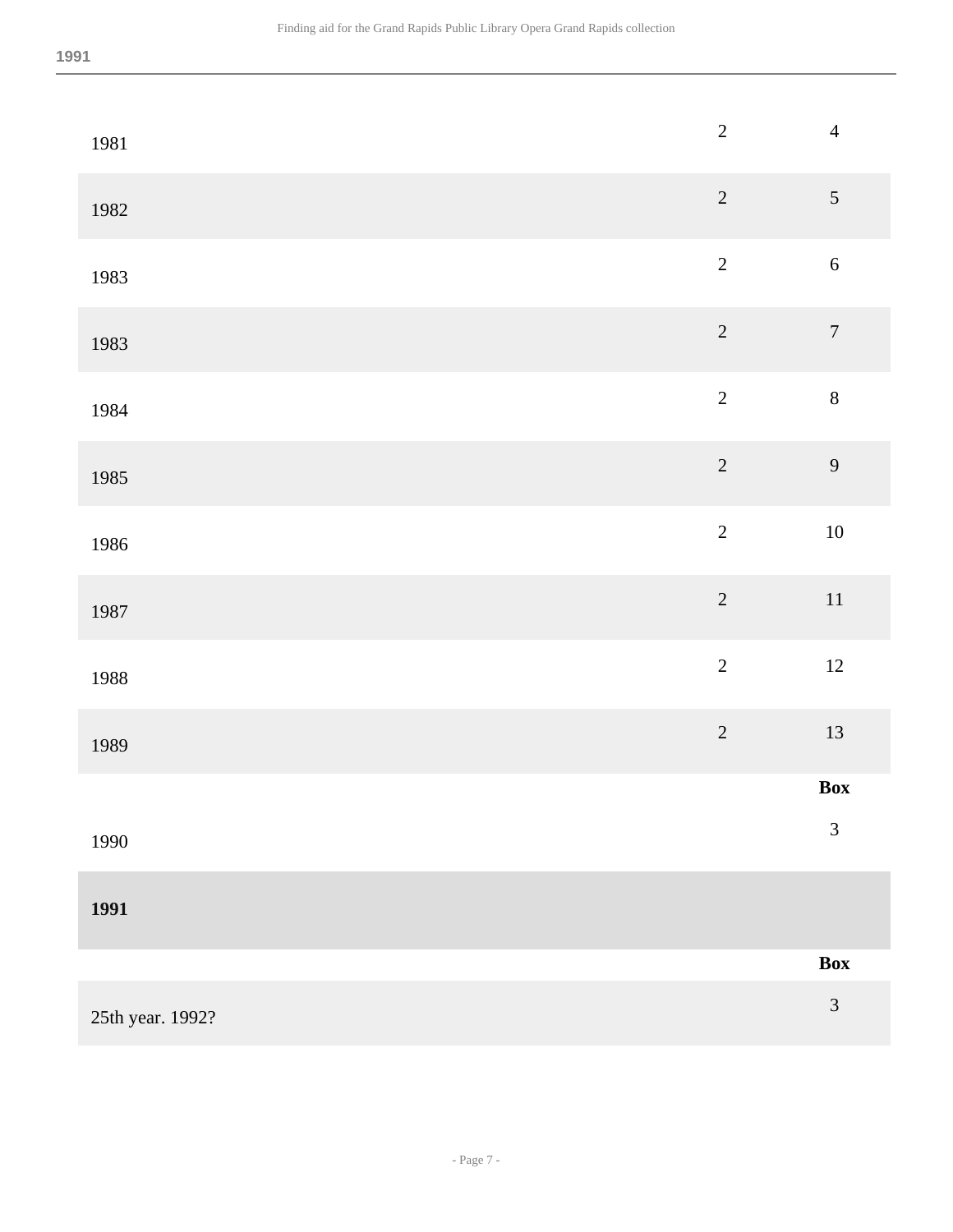| Pirates of Penzance! Sponsored with the Broadway Theatre Guild. 2005.078 |                | 3              |
|--------------------------------------------------------------------------|----------------|----------------|
| Flyer. Carmen & Opry meets Opera. May 1993. 2005.078                     |                | 3              |
|                                                                          |                | <b>Box</b>     |
| 1994                                                                     |                | $\mathfrak{Z}$ |
| 1995                                                                     |                | 3              |
| 1996                                                                     |                | 3              |
| 1997                                                                     |                | 3              |
|                                                                          | <b>Box</b>     | Folder         |
| 1998                                                                     | $\mathfrak{Z}$ | $\overline{2}$ |
| 1999                                                                     | 3              | 3              |
| 2000                                                                     | 3              | $\overline{4}$ |
|                                                                          |                |                |
| 2001 absent                                                              | 3              | $\mathfrak{S}$ |
| 2002: Viva 35! Oct. 18-19, 2002                                          | 3              | 6              |
| 2003: Marriage of Figaro. May 2-3, 2003                                  | 3              | $\overline{7}$ |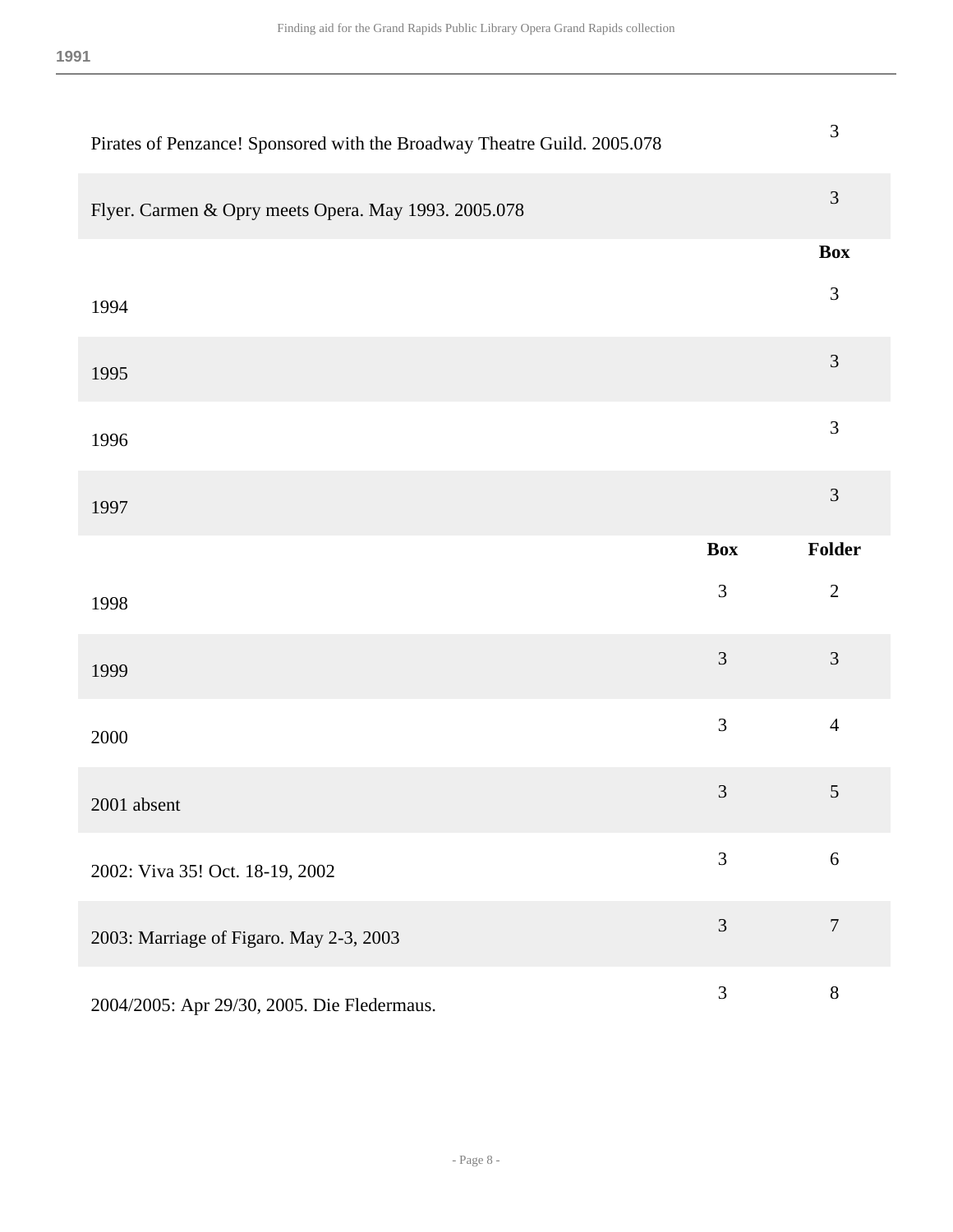<span id="page-8-1"></span><span id="page-8-0"></span>

| 2005/2006 and 2006/2007: 2006/2007 Season brochure/mailer.<br>2007.010.2.7 | 3                 | 9              |
|----------------------------------------------------------------------------|-------------------|----------------|
| 2007: Carmen, Nov. 2-3, 2007 00.[5344].1                                   | 3                 | 10             |
| 2008                                                                       |                   |                |
|                                                                            | <b>Box</b>        | Folder         |
| Marriage of Figaro 2008.018.2                                              | 3                 | 11             |
| Flying Dutchman, May 2-3 2008.018.2                                        | 3                 | 11             |
|                                                                            |                   | <b>Box</b>     |
| Miscellaneous Old Programs. 2004.043                                       |                   | $\overline{4}$ |
| <b>Contemporary Mailings and Promotional Ephemera</b>                      |                   |                |
|                                                                            |                   | <b>Box</b>     |
| Magnified, 2005.032d                                                       |                   | 5              |
| 2004/2005 Season mailer.                                                   |                   | 5              |
| <b>Graphics</b>                                                            |                   |                |
|                                                                            | <b>Collection</b> | <b>Box</b>     |
| Mozart's School for Lovers. Apr. 22 and 24, 1984. 00.[240].1               | 224               | 14             |